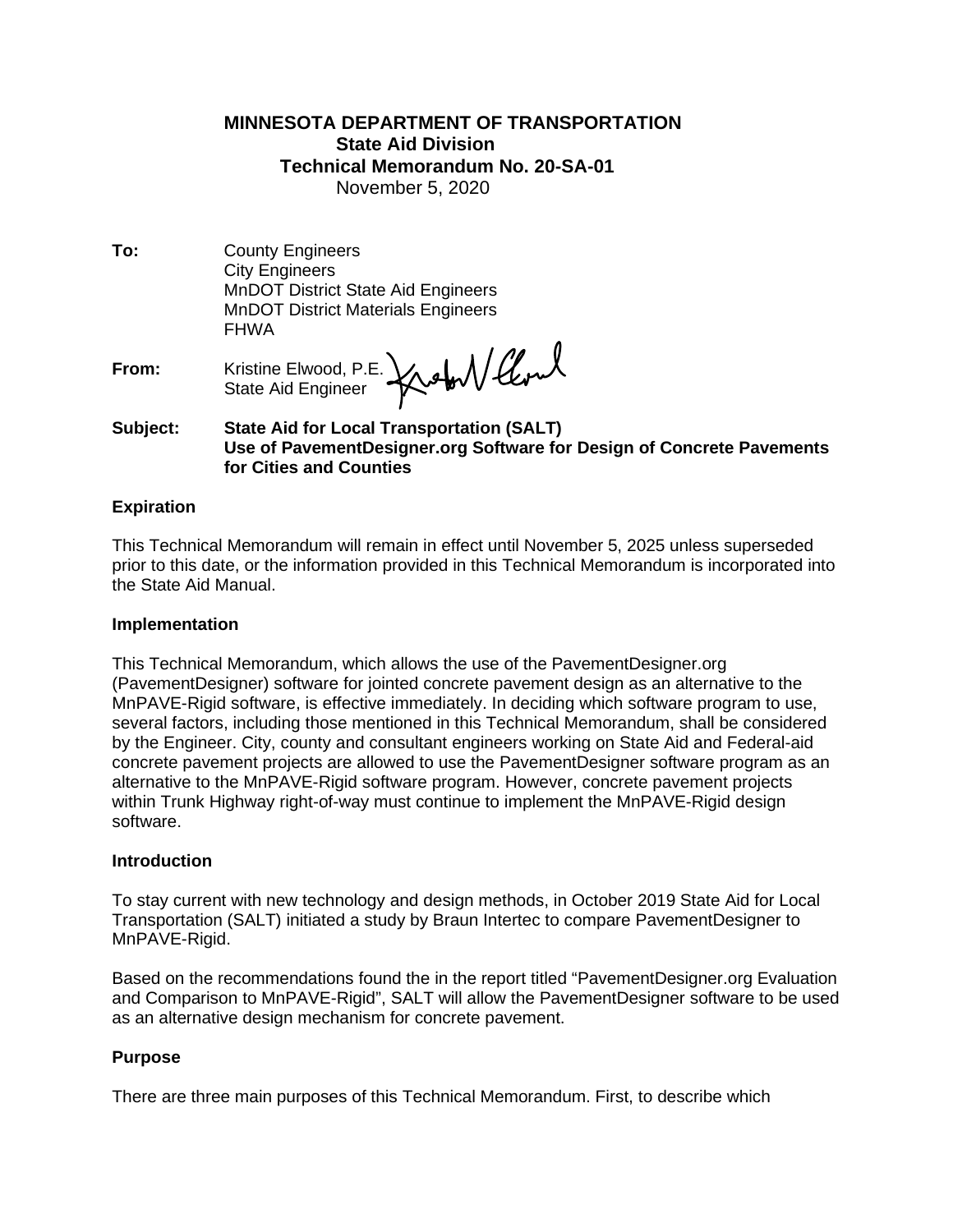projects are approved to use the PavementDesigner concrete pavement design software. Second, to describe how to obtain a copy of software program, and third, to offer some recommendations on how to begin using the PavementDesigner software as mentioned in the "PavementDesigner.org Evaluation and Comparison to MnPAVE-Rigid"

# **Guidelines: Applicable Project Types**

The PavementDesigner concrete design software may be used on State Aid funded and Federal Aid funded projects (**this software is not approved for use on projects within the Trunk Highway right-of-way**).

Please note it is not required to use the PavementDesigner software in place of the MnPAVE-Rigid software. The Engineer has the option to use whichever software package they prefer. It may be desirable to use both software programs on a few projects and compare the results to gain an understanding of the program differences. You may also contact the MnDOT Pavement Design Engineer, Concrete Paving Association of Minnesota (CPAM), or Aggregate & Ready Mix association of Minnesota (ARM) with any questions regarding concrete pavement design.

Use of PavementDesigner for Project Type other than "Street" is not approved by SALT.

# **How to Obtain a Copy of the PavementDesigner Program**

The PavementDesigner software program is fully housed at<https://www.pavementdesigner.org/> and is operated through the website as an online program, it is not a downloadable program.

# **PavementDesigner Software Recommendations**

The following are some general guidelines for using PavementDesigner that should be considered while designing concrete pavements:

Most importantly, use the "HELP" menus in the software for guidance and to select the majority of the input values. The "HELP" menus offer detailed explanations of input choices and values, although the terminology may be different. It can be turned "On" in the upper right corner of the screen.

The following are recommended user input values:

# **Project Level Screen**

- o Spectrum Type: Selected by user
- o Design Life: Selected by user
- o User Defined Traffic Info: Selected by user.
- o Reliability: Selected by user.
- o % of Slabs Cracked at End of Design Life: Selected by user.

# **Pavement Structure Screen**

- o Subgrade: Use R-value. A general range of R-values from 12 to 70 is common for soils in Minnesota.
- o 28-Day Flex Strength: Use 500 psi for 3<sup>rd</sup> Point Loading.
- o Modulus of Elasticity: Use default value of 4,000,000 psi
- o Macrofibers in Concrete check No